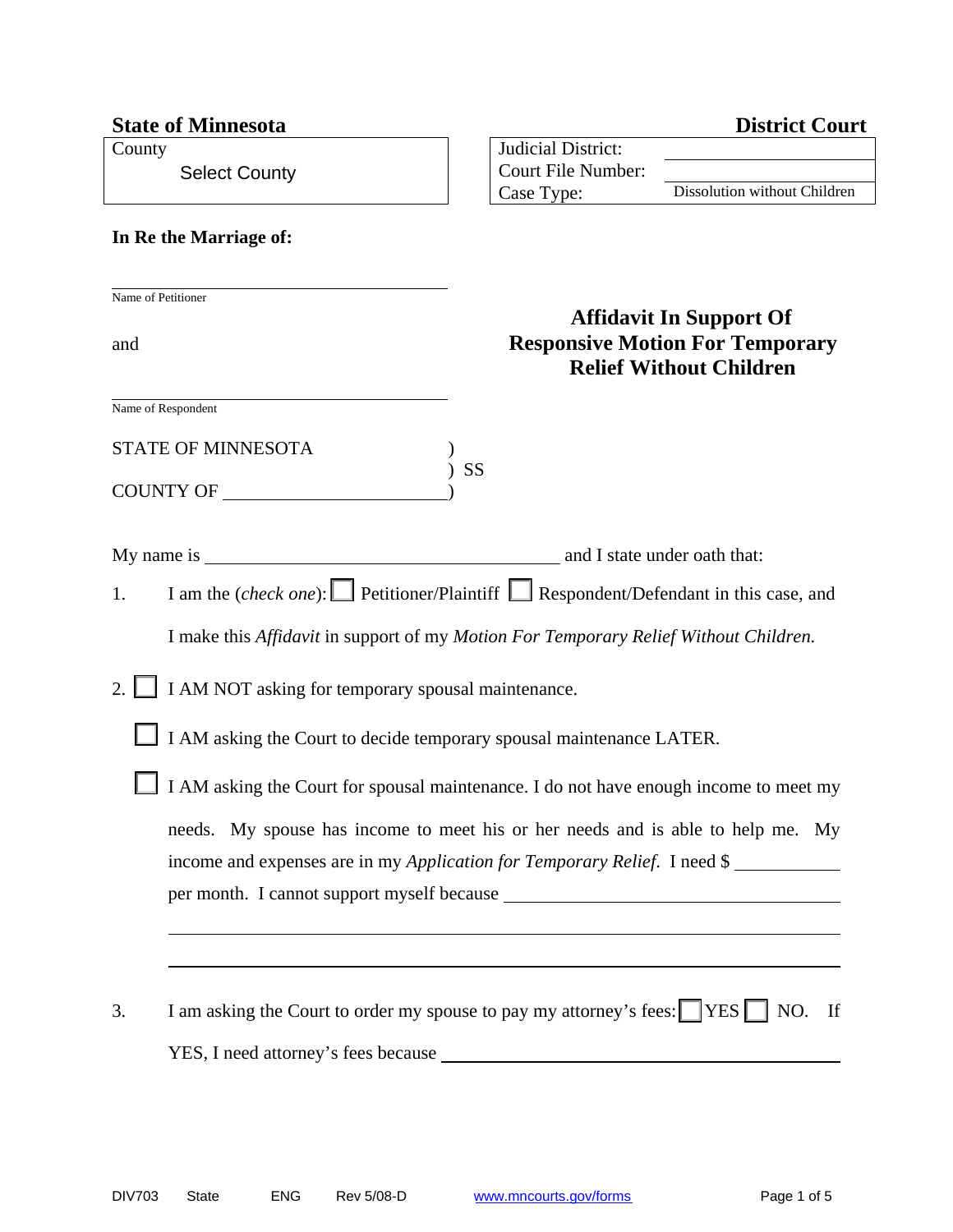|    | I am asking the Court to order that I have sole use and possession of our home located at                                                                                                                                                                                                                                                                                                                                                                                                                   |  |  |  |
|----|-------------------------------------------------------------------------------------------------------------------------------------------------------------------------------------------------------------------------------------------------------------------------------------------------------------------------------------------------------------------------------------------------------------------------------------------------------------------------------------------------------------|--|--|--|
|    | $\left(\text{full address}\right)$                                                                                                                                                                                                                                                                                                                                                                                                                                                                          |  |  |  |
|    | I am asking the Court to order that my spouse have sole use and possession of our home                                                                                                                                                                                                                                                                                                                                                                                                                      |  |  |  |
|    | I am asking the Court to order that my spouse and I stay in the home located at (full                                                                                                                                                                                                                                                                                                                                                                                                                       |  |  |  |
|    | I am asking the Court for the relief checked above because _____________________                                                                                                                                                                                                                                                                                                                                                                                                                            |  |  |  |
| 5. | My spouse and I have already divided our personal belongings, household goods and<br>furniture: (check one): $\Box$ YES $\Box$ NO. If NO, I am asking for the temporary use and<br>possession of the following personal property, household goods and furniture (list the<br>specific items): Specific items and the specific items of the specific items of the specific items of the specific items of the specific items of the specific items of the specific items of the specific items of the specif |  |  |  |
|    | because <u>experience</u> and the cause of the cause of the cause of the cause of the cause of the cause of the cause of the cause of the cause of the cause of the cause of the cause of the cause of the cause of the cause of th                                                                                                                                                                                                                                                                         |  |  |  |
|    | I am asking that my spouse have the temporary use and possession of the following<br>household goods and furniture (list the specific items): ________________________                                                                                                                                                                                                                                                                                                                                      |  |  |  |
|    |                                                                                                                                                                                                                                                                                                                                                                                                                                                                                                             |  |  |  |
|    |                                                                                                                                                                                                                                                                                                                                                                                                                                                                                                             |  |  |  |

 $\overline{a}$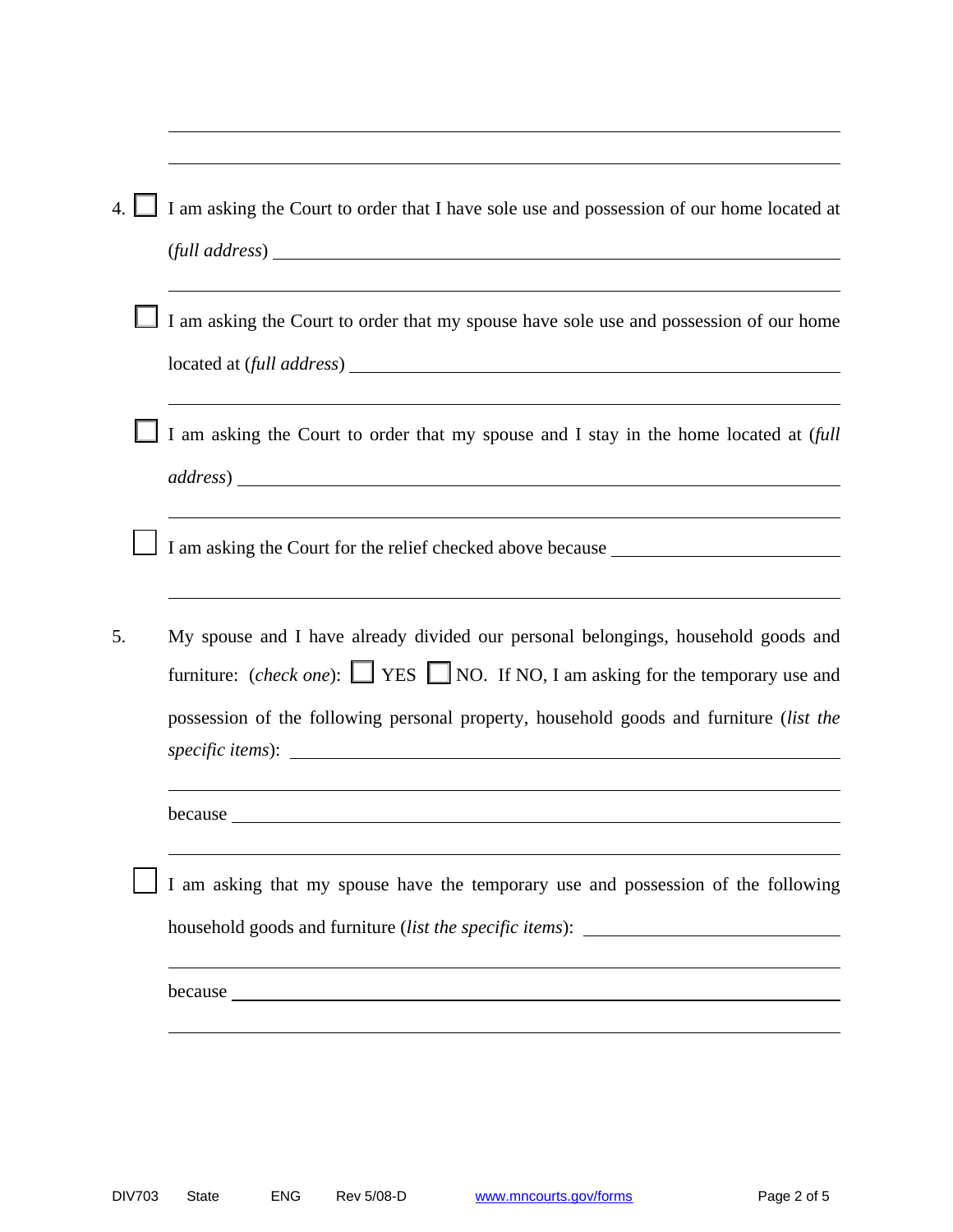|  | My spouse and I own motor vehicle(s): $\Box$ YES $\Box$ NO. If YES, I want the temporary                                                                                                                                                               |  |  |  |
|--|--------------------------------------------------------------------------------------------------------------------------------------------------------------------------------------------------------------------------------------------------------|--|--|--|
|  | use and possession of the following motor vehicle(s): (list year/make/model for each                                                                                                                                                                   |  |  |  |
|  | because <u>example and the second contract of the second contract of the second contract of the second contract of the second contract of the second contract of the second contract of the second contract of the second contra</u>                   |  |  |  |
|  | I want my spouse to have the temporary use and possession of the following motor<br>vehicle(s): (list year/make/model for each vehicle) ____________________________                                                                                   |  |  |  |
|  | <u> 1989 - Johann Stein, Amerikaansk politiker (* 1958)</u>                                                                                                                                                                                            |  |  |  |
|  | I will make the payments and insurance costs for my vehicle(s): $\Box$ YES $\Box$ NO.<br>NO, I want my spouse to make these payments because                                                                                                           |  |  |  |
|  |                                                                                                                                                                                                                                                        |  |  |  |
|  | $\Box$ NO.                                                                                                                                                                                                                                             |  |  |  |
|  | My spouse should make the payments and insurance costs for his/her vehicle(s): $\Box$ YES<br>If NO, I do not want my spouse to make these payments because<br>My spouse and I have debts: $\Box$ YES $\Box$ NO. If YES, I am asking the Court to order |  |  |  |
|  | I want to change certain medical, dental, automobile or life insurance policies: $\Box$ YES                                                                                                                                                            |  |  |  |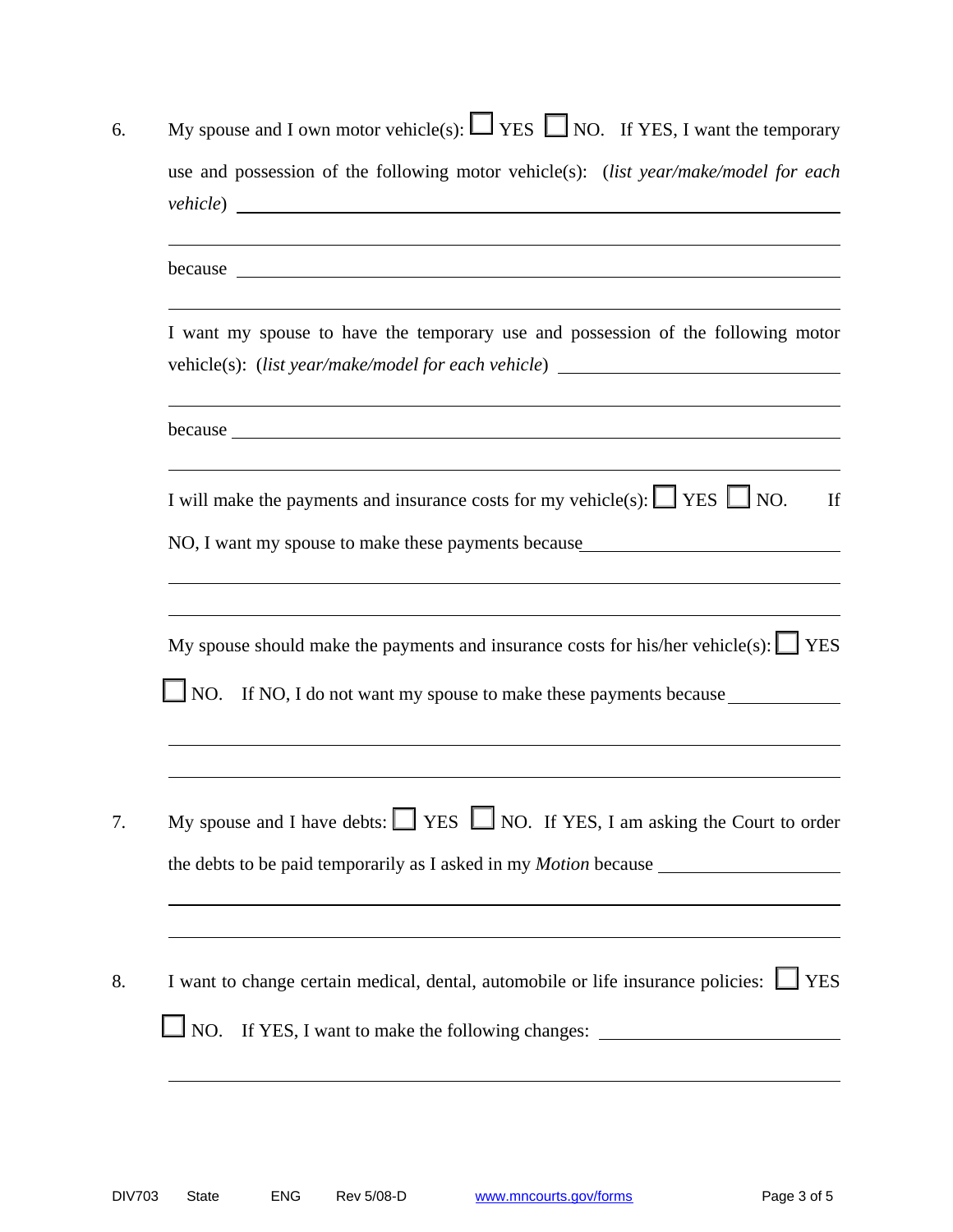| I am asking for insurance to be reinstated: $\Box$ YES $\Box$ NO. If YES, explain: |                                                                                                                                                                                         |  |
|------------------------------------------------------------------------------------|-----------------------------------------------------------------------------------------------------------------------------------------------------------------------------------------|--|
| a.                                                                                 | What insurance has lapsed or been cancelled: ___________________________________                                                                                                        |  |
| b.                                                                                 | The date that the insurance lapsed or was cancelled: ____________________________                                                                                                       |  |
| c.                                                                                 |                                                                                                                                                                                         |  |
| d.                                                                                 |                                                                                                                                                                                         |  |
|                                                                                    | I believe that my spouse's income will increase: $\Box$ YES $\Box$ NO. If YES, this income                                                                                              |  |
|                                                                                    | is <i>(check all that apply)</i> : $\Box$ salary or wage increases; $\Box$ overtime pay; $\Box$ bonuses; or                                                                             |  |
|                                                                                    | $\Box$ other (specify: $\Box$ )                                                                                                                                                         |  |
|                                                                                    | I want the Court to order my spouse to immediately notify me of any changes in his or<br>her income: $\Box$ YES $\Box$ NO because (s) he might not tell me and I want to know because   |  |
|                                                                                    |                                                                                                                                                                                         |  |
|                                                                                    | I want the Court to order that my spouse shall not spend or otherwise use income raises,<br>income tax refunds, bonuses or other extra income: $\Box$ YES $\Box$ NO.<br>If YES, because |  |
| $\Box$ NO.                                                                         | I am asking the Court for permission to sell or otherwise dispose of property: $\Box$ YES<br>If YES, I want to sell or otherwise dispose of the following property (be)                 |  |
|                                                                                    |                                                                                                                                                                                         |  |